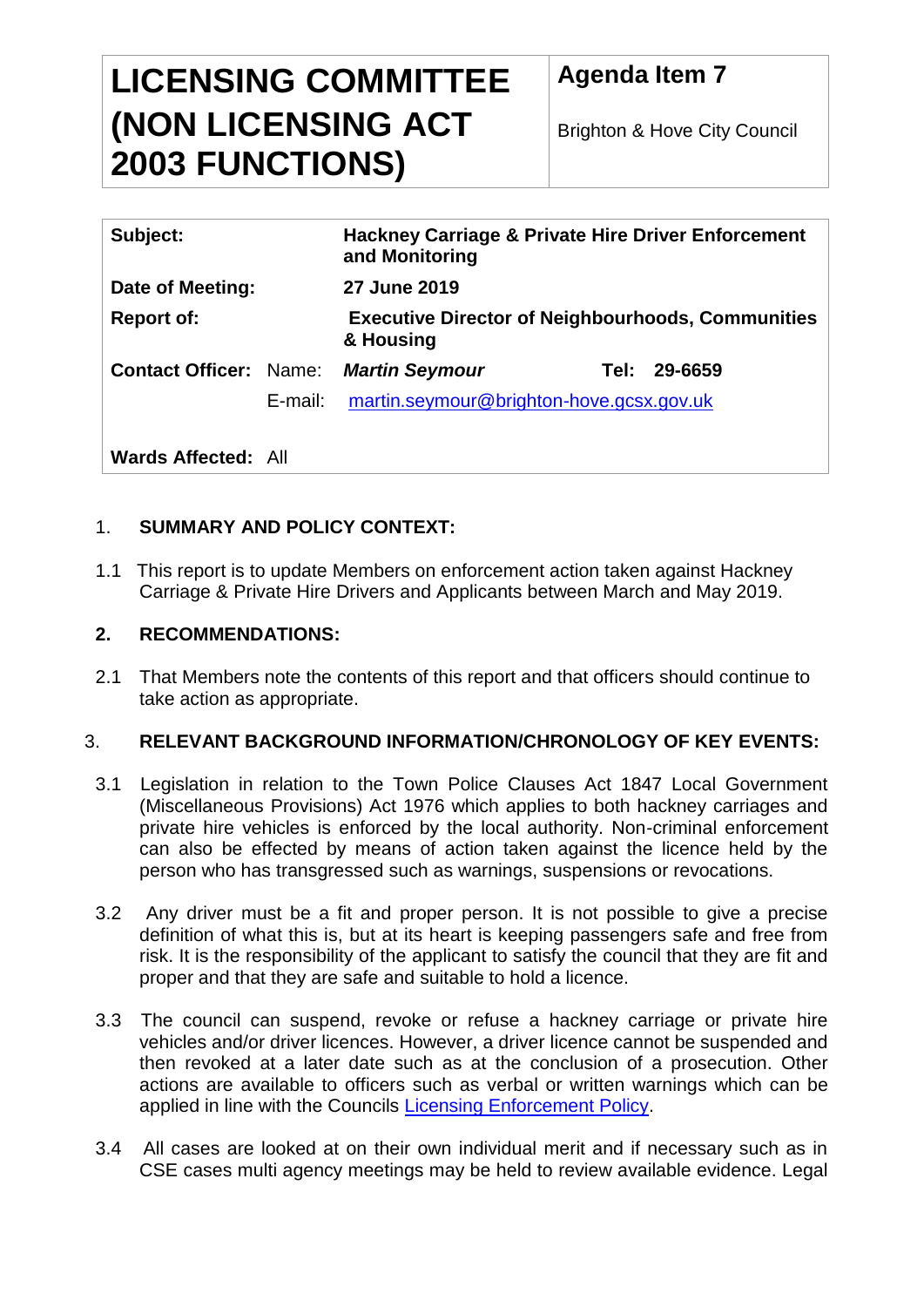advice is sought where appropriate and all enforcement decisions are approved by the licensing manager/head of regulatory services. In addition, the most difficult matters would come to the Chair and to the two lead members for discussion. If a matter was really serious and required immediate suspension then officers would come to members as soon as possible after they had taken action.

- 3.5 In addition to day-to-day enforcement work, officers carryout weekly out-of-hours enforcement work, normally at weekends and weekday evenings. This includes monitoring of hot spot areas for over and illegal ranking and plying for hire, vehicle inspections and occasional test purchase operations. General enforcement is essentially checking the vehicle is safe to be on the road and that the drivers details are correct. The officers are trained in vehicle inspection and checks could include a number of things illustrated on the check list in Appendix A. Primarily, it involves checking the tyres, lights, steering, suspension, as well as the general condition of the vehicle, livery and that the meter is working correctly.
- 3.6 Officers are planning a joint operation with the DVSA and the Police to target vehicles used to transport passengers to prom nights from local schools as these are often unlicensed and unregulated. A reginal operation with the Police, Immigration Officers, Customs Officer and the DVSA.is due to take place at Gatwick Airport spot checking licensed vehicles dropping passengers at the airport.
- 3.7 Officers are also planning a programme of test purchasing over the summer looking at refusal of short journeys and flipping.
- 3.8 Joint enforcement agreements currently exist between BHCC and Lewes and Adur/Worthing, and we are liaising with Chichester (CDC) regarding CDC vehicles operating in B&H. Officers recently met with their counterparts in Lewes DC to discuss Lewes's recently revised Taxi Licensing Policy, information sharing and joint operations. We are planning some joint operations with Lewes over the summer. In addition, to individual joint enforcement agreements, officers have started working on an Enforcement Concordat that would cover East & West Sussex as well as other areas as necessary. The Concordat would simplify the authorisation process between authorities and include Data Sharing agreements. It is expected that the final Concordat would come back to Committee for approval later in the year.
- 3.9 Officers working in partnership with a local community organisation called YMCA Downslink to deliver a short course on child sexual exploitation (CSE), child criminal exploitation (CCE) and drug dealing on behalf of organised crime networks often referred to as 'County Lines'. It is anticipated that this course will become a requirement of licensing.
- 3.10 For actions taken against drivers / applicants between March and May 2019. 2018. See Appendix B

## **4. COMMUNITY ENGAGEMENT AND CONSULTATION**

4.1. None.